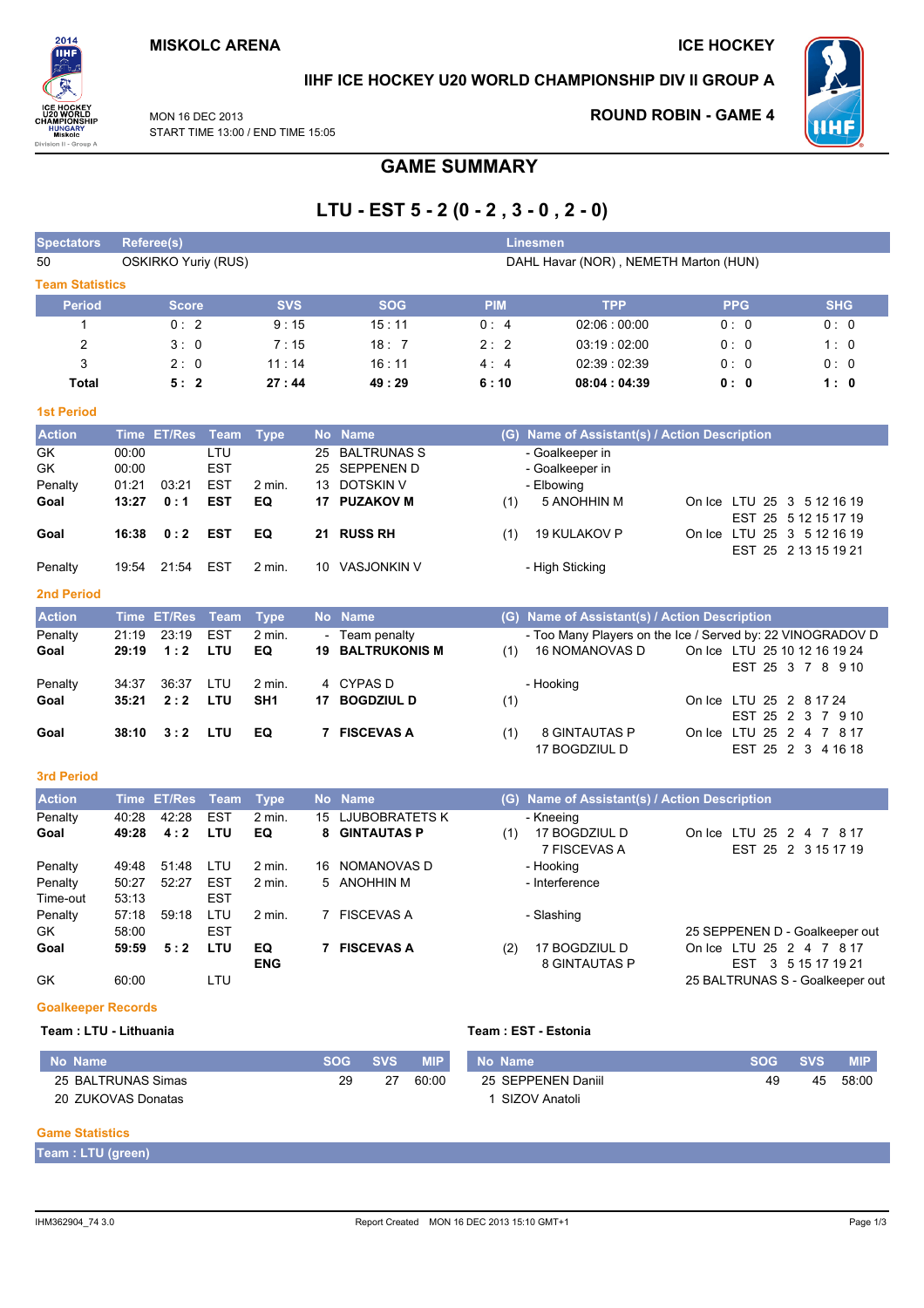#### **MISKOLC ARENA**

**ICE HOCKEY** 



#### **IIHF ICE HOCKEY U20 WORLD CHAMPIONSHIP DIV II GROUP A**

MON 16 DEC 2013 START TIME 13:00 / END TIME 15:05

#### **ROUND ROBIN - GAME 4**



|               | Head Coach: CIPRUSS Aigars   |   |          |             |                |                |                |                |        |                         | <b>Shots on Goal</b> |    |                        |       |
|---------------|------------------------------|---|----------|-------------|----------------|----------------|----------------|----------------|--------|-------------------------|----------------------|----|------------------------|-------|
| <b>No Pos</b> | <b>Name</b>                  | G | A        | P           | <b>PIM</b>     | FO+            | FO-            | $FO+/-$        | FO%    |                         | $\overline{2}$       | 3  | <b>OT</b><br><b>TS</b> | $+/-$ |
| 2 D           | PROTCENKO Edgar              | 0 | 0        | 0           | 0              | 0              | 0              | 0              | 0.00   | 0                       | 0                    |    | 1                      | $+4$  |
| 4 D           | <b>CYPAS Domantas</b>        |   | ი        | 0           | 2              | 0              | 0              | 0              | 0.00   | 0                       | 2                    | 2  | 4                      | $+3$  |
| 7 F           | <b>FISCEVAS Aimas</b>        |   |          | 3           | $\overline{2}$ | 3              | 0              | 3              | 100.00 | 3                       |                      | 3  | 7                      | $+3$  |
| F<br>8        | <b>GINTAUTAS Paulius</b>     |   | 2        | 3           | 0              | 0              | 0              | 0              | 0.00   | 2                       | 3                    |    | 6                      | $+4$  |
| 17 F          | BOGDZIUL Daniel +A           |   | 3        | 4           | $\Omega$       | 18             | 10             | 8              | 64.29  | $\overline{c}$          | $\overline{c}$       | 3  | 7                      | $+4$  |
| 3 D           | <b>GAIDAUSKAS Aurimas</b>    | 0 | 0        | 0           | 0              | 0              | 0              | 0              | 0.00   | 0                       | 0                    | 0  | 0                      | $-2$  |
| 5 D           | <b>JASINEVICIUS Jaunius</b>  | 0 | 0        | 0           | 0              | 0              | 0              | 0              | 0.00   | 0                       | 0                    |    |                        | $-2$  |
| 12 F          | <b>CETVERTAK IIja</b>        | 0 | 0        | 0           | 0              | 0              |                | -1             | 0.00   | 2                       |                      |    | 4                      | $-1$  |
| 16 F          | NOMANOVAS Danielius          |   |          |             | $\overline{2}$ | 0              |                | $-1$           | 0.00   | $\overline{\mathbf{c}}$ | 3                    |    | 6                      | $-1$  |
| 19 F          | BALTRUKONIS Mauras +C (BP)   |   | 0        |             | $\Omega$       | 6              | 11             | $-5$           | 35.29  | 2                       | 3                    |    | 6                      | $-1$  |
| F<br>6        | <b>BOROSKA Edvinas</b>       | 0 | 0        | 0           | 0              | 0              | 0              | 0              | 0.00   | 0                       | 2                    | 0  | 2                      | 0     |
| 10 D          | <b>GORELIS Simonas</b>       | 0 | 0        | 0           | $\Omega$       | 0              | 0              | 0              | 0.00   | 0                       | 0                    |    |                        | $+1$  |
| 11 F          | <b>BISTURYS Dominykas</b>    | O | 0        | 0           | 0              | 0              | 0              | 0              | 0.00   |                         | 0                    | 0  |                        | 0     |
| F<br>13       | CIZAS Ugnius +A              | 0 | 0        | 0           | 0              | 8              | 6              | $\overline{2}$ | 57.14  | 0                       |                      | 0  |                        | 0     |
| 24 D          | <b>BENILOV Daniel</b>        | 0 | 0        | $\Omega$    | $\Omega$       | 0              | 0              | 0              | 0.00   | $\mathbf 0$             | 0                    |    |                        | $+2$  |
| 9<br>F        | <b>SADAUSKAS Erikas</b>      | 0 | 0        | 0           | 0              | 0              | 0              | 0              | 0.00   | 0                       | 0                    | 0  | 0                      | 0     |
| 14 F          | <b>VITTE Donatas</b>         | 0 | 0        | $\mathbf 0$ | 0              | 0              | 0              | 0              | 0.00   | 0                       | 0                    | 0  | 0                      | 0     |
| 15 F          | <b>MARCINKEVICIUS Mantas</b> | O | $\Omega$ | 0           | 0              | 0              | 0              | 0              | 0.00   | 1                       | $\Omega$             | 0  |                        | 0     |
| 18 F          | <b>VEZELIS Lukas</b>         | 0 | 0        | 0           | 0              | 0              | 0              | 0              | 0.00   | 0                       | 0                    | 0  | 0                      | 0     |
| 23 F          | <b>BAZYS Rokas</b>           | 0 | $\Omega$ | 0           | $\Omega$       | $\overline{2}$ | $\overline{2}$ | $\Omega$       | 50.00  | 0                       | $\mathbf 0$          | 0  | $\mathbf 0$            | 0     |
| 20 GK         | <b>ZUKOVAS Donatas</b>       | 0 | 0        | 0           | 0              |                |                |                |        | 0                       | 0                    | 0  | 0                      |       |
| 25 GK         | <b>BALTRUNAS Simas</b>       | O | 0        | 0           | 0              |                |                |                |        | $\Omega$                | 0                    | 0  | 0                      |       |
| Total         |                              |   |          | 12          | 6              | 37             | 31             | 6              | 54.41  | 15                      | 18                   | 16 | 49                     |       |

#### Team : EST (white) Head Coach: HELENIUS Sami Shots on Goal  $FO+/-$ No Pos P **PIM**  $FO+$ FO-**Name** G  $\Delta$ **FO**  $\overline{2}$  $\mathbf{R}$ **OT** TS  $5\overline{D}$ ANOHHIN Maksim +A  $\overline{0}$  $\overline{2}$  $\overline{0}$  $\overline{0}$  $\overline{0}$  $0.00$  $\overline{0}$  $\overline{0}$  $\overline{0}$  $\overline{0}$  $\overline{0}$  $\overline{1}$  $\overline{1}$  $12D$ **ANTSEVSKI Vladlen**  $\mathbf 0$  $\mathbf 0$  $\mathbf 0$  $0.00$  $\mathbf 0$  $\Omega$  $\Omega$  $\Omega$  $\Omega$  $\Omega$  $\Omega$  $\Omega$  $+1$ 15 F LJUBOBRATETS Konstantin  $\mathsf 0$  $\Omega$  $\mathbf 0$  $\overline{c}$  $\pmb{0}$  $\pmb{0}$  $\mathsf 0$  $0.00$  $\mathbf{1}$  $\overline{1}$  $\overline{\phantom{a}}$  $\overline{4}$  $\pmb{0}$  $17 F$ **PUZAKOV Maksim**  $\mathbf 0$  $\mathbf 0$  $\mathbf 0$  $\mathbf 0$  $0.00$  $\overline{2}$  $\overline{4}$  $\mathbf 0$  $\mathbf{1}$  $\overline{1}$  $-1$  $\mathbf{1}$  $\mathbf{1}$ KULAKOV Pavel +C (BP)  $19 F$  $\Omega$  $\Omega$ 18  $10$  $\mathsf{R}$ 64.29  $\Omega$  $\overline{3}$  $\overline{4}$  $\mathbf 0$  $\overline{1}$  $\overline{1}$  $\overline{1}$  $2D$ **TERNA Martin**  $\mathbf 0$  $\mathbf 0$  $\mathbf 0$  $\mathbf 0$  $\mathbf 0$  $\mathbf 0$  $\mathbf 0$  $0.00$  $\mathbf 0$  $-2$  $\Omega$  $\mathbf{1}$  $\mathbf{1}$  $\overline{7}$  F **FURSA Daniil**  $-2$  $-2$ 45.00 6  $\Omega$  $\Omega$  $\Omega$  $\Omega$  $\mathbf{Q}$  $11$  $\mathcal{P}$  $\mathcal{D}$  $\mathcal{P}$ 9 F PARRAS Kevin  $\mathsf 0$  $\mathsf{O}\xspace$  $\mathbf 0$  $\pmb{0}$  $\pmb{0}$  $-1$  $0.00$  $\mathsf{O}\xspace$  $\mathbf 0$  $\mathsf 0$  $\pmb{0}$  $-2$  $\mathbf{1}$  $10 F$ VASJONKIN Vadim +A  $-1$ 33.33  $-2$  $\mathbf 0$  $\overline{0}$  $\mathbf{0}$  $\overline{2}$  $\overline{2}$  $\overline{3}$  $\overline{1}$  $\overline{1}$  $\overline{1}$  $\mathbf{1}$ **DOTSKIN Vladislav**  $\mathbf 0$  $13<sub>D</sub>$ 0  $\Omega$  $\mathbf 0$  $\overline{2}$  $\mathbf{0}$  $\mathbf 0$  $0.00$  $\Omega$  $\overline{0}$  $\Omega$  $\Omega$  $+1$  $3D$ **KERNA Silver**  $\mathbf 0$  $\mathbf{0}$  $\mathbf{0}$  $\mathbf{0}$  $\mathbf{0}$  $\Omega$  $\mathbf{0}$  $0.00$  $\Omega$  $\overline{2}$  $-5$  $\overline{1}$  $\overline{1}$ **TUGO Michael** 4 F  $\pmb{0}$  $\pmb{0}$  $\pmb{0}$  $\pmb{0}$  $\pmb{0}$ 3  $-3$  $0.00$  $\pmb{0}$  $\mathbf{1}$  $\mathbf 1$  $\overline{2}$  $-1$ 8 D **KATO Andres**  $\mathbf 0$  $\mathbf 0$  $\mathbf 0$  $\mathbf 0$  $\mathbf 0$  $\mathbf 0$  $0.00$  $\mathbf 0$  $\mathbf 0$  $\mathbf 0$  $\mathbf 0$  $\mathbf 0$  $-1$ PETROV Jegor 8  $-5$ 27.27  $16F$  $\Omega$  $\Omega$  $\Omega$  $\Omega$ 3  $\mathcal{P}$  $\Omega$  $\Omega$  $\mathcal{P}$  $-1$ 18 F VASSILJEV Georgi  $\mathbf 0$  $\mathbf 0$  $\overline{0}$  $\mathbf 0$  $\Omega$  $\mathbf 0$  $\mathbf 0$  $0.00$  $\Omega$  $\Omega$  $\Omega$  $\Omega$  $-1$ 6 D **ANTONOV Deniss**  $\Omega$  $\Omega$  $\Omega$  $\Omega$  $\Omega$  $\overline{0}$  $\Omega$  $0.00$  $\Omega$  $\Omega$  $\Omega$  $\Omega$  $\Omega$ 11 F ZAITSEV Aleksandr  $\pmb{0}$  $\pmb{0}$  $\mathbf 0$  $\pmb{0}$  $\pmb{0}$  $\mathbf 0$  $\mathsf 0$  $0.00$  $\pmb{0}$  $\pmb{0}$  $\mathbf 0$  $\pmb{0}$  $\pmb{0}$ 14 F **SINIKAS Mihkel**  $0.00$  $\Omega$  $\Omega$  $\Omega$  $\Omega$  $\Omega$  $\Omega$  $\Omega$  $\Omega$  $\Omega$  $\Omega$  $\Omega$  $\Omega$  $21 F$ RUSS Ragnar-Hindrek  $\overline{1}$  $\Omega$  $\overline{1}$  $\Omega$  $\Omega$  $\mathbf{1}$  $-1$  $0.00$  $\overline{1}$  $\Omega$  $\Omega$  $\mathbf{1}$  $\Omega$ 22 F VINOGRADOV Dmitri  $\pmb{0}$  $\pmb{0}$  $\pmb{0}$  $\pmb{0}$  $\pmb{0}$  $\overline{1}$  $-1$  $0.00$  $\mathbf 0$  $\pmb{0}$  $\mathbf 0$  $\pmb{0}$  $\pmb{0}$ SIZOV Anatoli  $\overline{0}$  $\overline{0}$ 1 GK  $\Omega$  $\Omega$  $\Omega$  $\Omega$  $\Omega$  $\Omega$ 25 GK **SEPPENEN Daniil** 0  $\mathbf 0$  $\mathbf 0$  $\mathbf 0$  $\overline{0}$  $\mathbf 0$  $\overline{0}$  $\mathbf 0$ **Total** 45.59  $\overline{2}$  $\overline{2}$  $\overline{\mathbf{A}}$ 8  $31$  $37$ -6  $11$  $\overline{7}$  $11$ 29